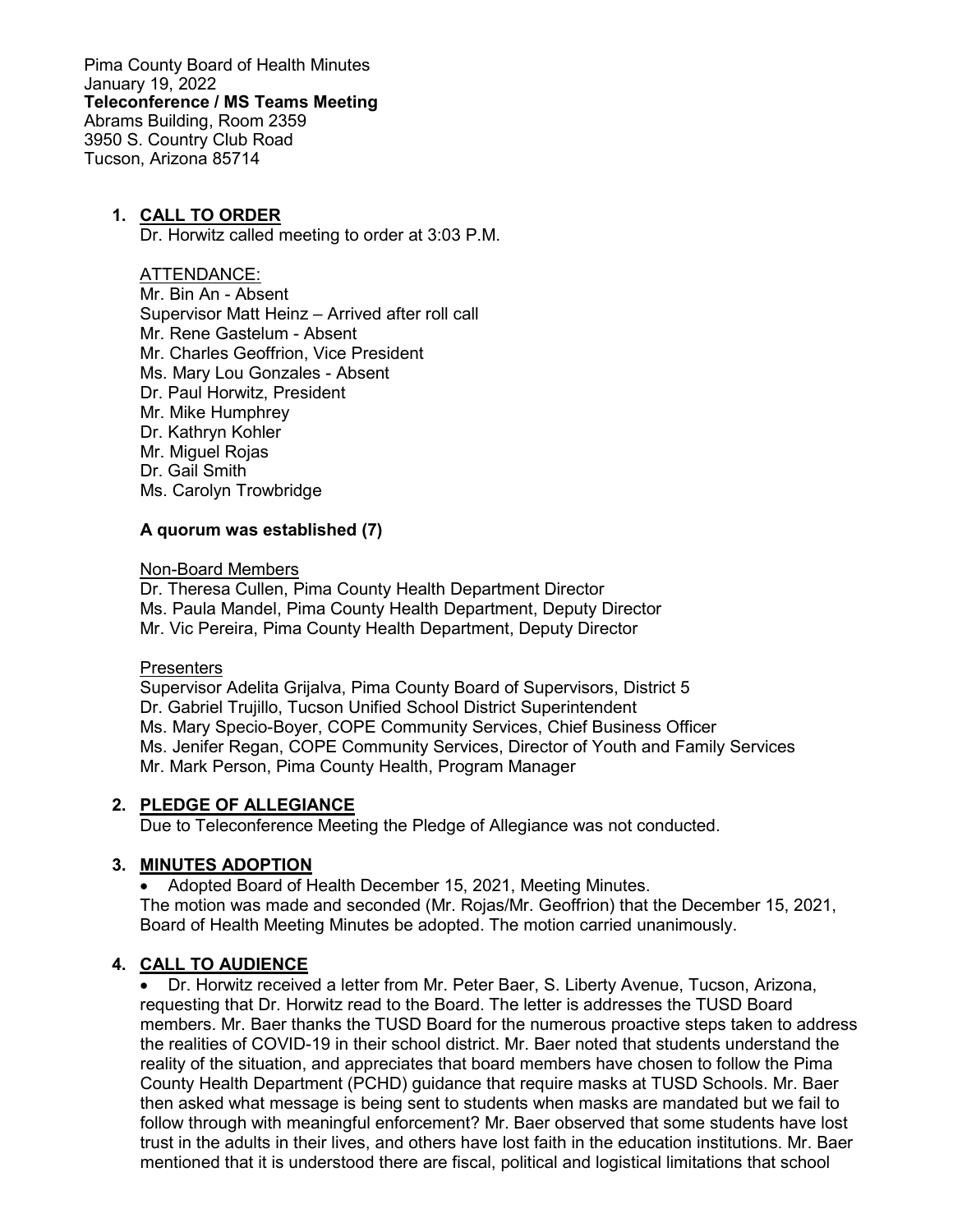districts face, but that it is difficult to imagine that funds could not be raised to provide N95 masks to everyone entering TUSD campuses. Mr. Baer asked the TUSD Board to please consider a rational, consistent application of the most effective preventative measure available – the N95 mask – in the interest of keeping schools open and students safe, rather than doing less effective substitutes. Mr. Baer asked how the community could support the TUSD Board in their efforts, and thanked them for their service to the community.

• Dr. Horwitz asked if there are any additional calls to the audience, there is none.

## **5. DISTRICT 5 FEEDBACK ON THE ROLL OF THE HEALTH DEPARTMENT WITH SCHOOLS**

• Dr. Horwitz invited Supervisor Grijalva and Dr. Trujillo to provide input on the PCHD role with the schools.

• Supervisor Grijalva stated the PCHD is a true partner to all school districts during the COVID-19 pandemic and provided recommendations to include safety mitigation strategies, close contacts, contact tracing, support school nursing and health staff, and classroom closures. The Governor's Executive Order removed authority to unilaterally close a school and learn remotely. However, a district may close a school due to critical staffing shortages.

• Dr. Trujillo indicated TUSD has staffing shortages. As of today, 317 students and 80 staff are COVID-19 positive. Additionally, TUSD participates with the weekly classroom pool-testing program where 105 classes have confirmed positive cases and 24 classrooms have closed due to an outbreak. An outbreak is a classroom with two or more positive cases.

- TUSD has a 3-tiered system to keep schools open and instruction live for the students.<br>■ Tier One: School administration attempts to locate teacher substitutes.
	- Tier One: School administration attempts to locate teacher substitutes.
	- Tier Two: Combine two same grade classes, up to 35 students to one teacher. High schools have larger classes and this step will not work.
	- Tier Three: District Administrators will supervise students in the school's common areas. If there are safety risks to student and staff, the school will close.
- TUSD requests more N95 masks for over 40,000 students and 8,000 employees. TUSD only has 70,000 masks in inventory. Funding is available however procuring is difficult. Dr. Horwitz will research mask volume, pricing and availability. Providing N95 to all schools would be logistically difficult. Dr. Cullen is expecting delivery of pediatric surgical masks. Upon delivery, school distribution will be a priority.
- TUSD requests contact tracing assistance due to health staff shortages. Dr. Cullen will contact FEMA for assistance and will advise the Board of the response.
- TUSD requests more antigen tests. The district could not commit to the Test-to-Stay program because of this shortage. Dr. Cullen stated keeping schools open is a priority. The Board of Supervisors approved a large order of tests and PCHD received a verbal commitment from the State that more are on the way. Upon delivery, school distribution will be a priority.
- Dr. Cullen acknowledged Dr. Trujillo and Supervisor Grijalva for creating a collaborative environment. TUSD has been a wonderful partner.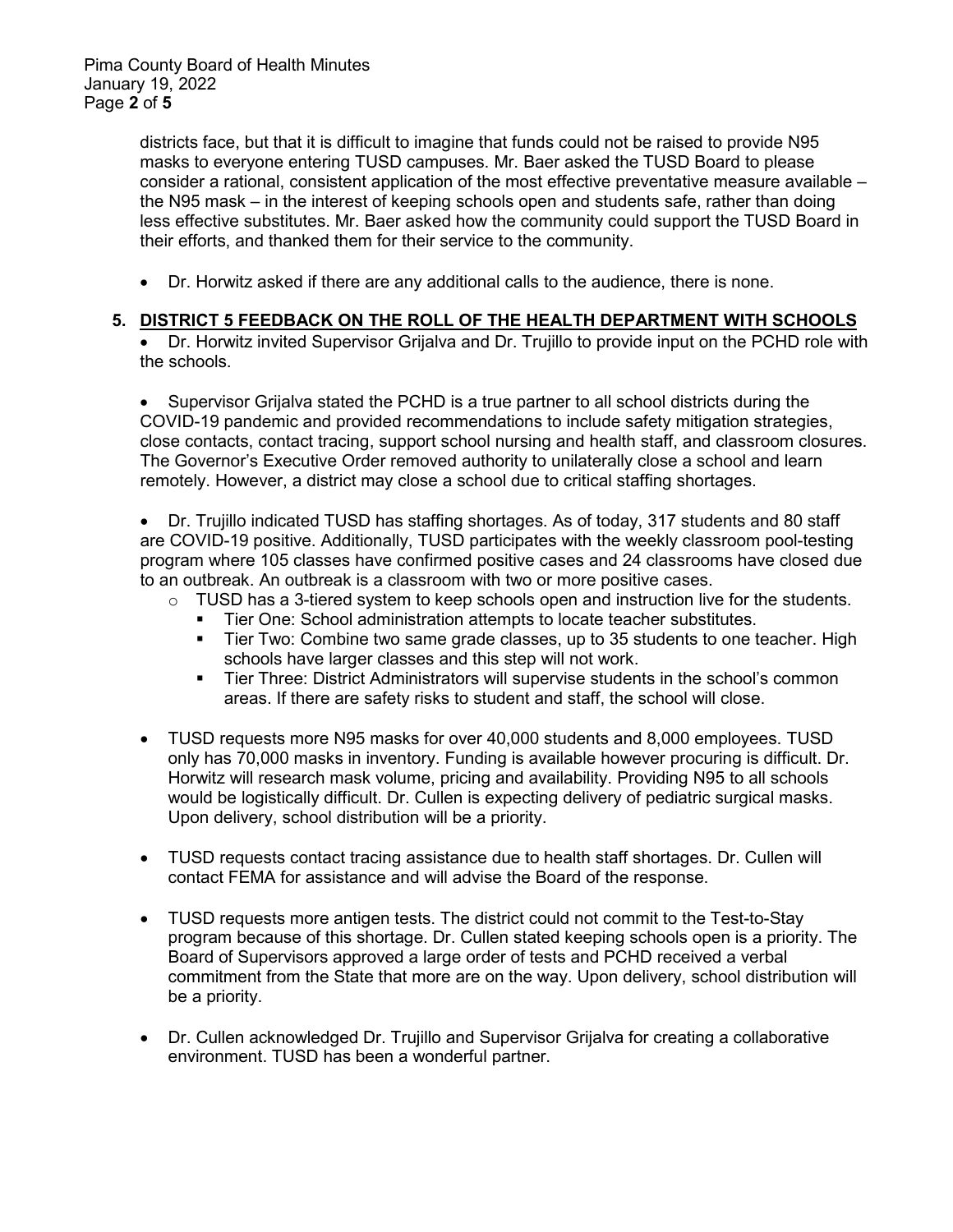# **6. DIRECTOR'S UPDATE**

- Pima County COVID-19 as of 01/18/2022:
	- $\circ$  Pima County remains in high transmission with approximately 2,400 new daily cases and 1,481 cases/100K, with accelerated school transmission;
		- **Test positivity is 29%, with higher test positivity in mobile testing areas; up 35%**
	- o The Epi curve in Pima County has a significant increase.
	- Vaccination rates:
		- Approximately 1.65 million vaccines administered.
		- Per the CDC Pima County is 65% fully vaccinated with 39% boosted.
		- 65 years and older is 92% fully vaccinated with 59% boosted.
		- Since December 2021, 15,000 COVID-19 vaccines administered at the TCC site with 82% booster doses. PCHD will continue to provide vaccination services at the TCC site as long as community demand remains high.
	- o Hospital report as of 01/17/2022:
		- ICU bed availability is at 3% with nine beds available: <5% for at least 14 days.
		- Med/Surg bed availability is at 4% with 55 beds available.
		- 78 ED beds available.
		- As of 01/19/2022, 60 people in hospitals are pending transfer to long-term care or other supportive facility.
	- o Schools report as of 01/18/2022:
		- 11,600 cases with 14.9% staff and 85.1% students
			- 0-11 y/o 5,302 cases
			- 12-19 y/o 4339 cases
		- 5-11 y/o can be vaccinated but not boosted
		- **157 classroom closures. These closures have difficult effects on the community.**
- The BOS Resolution 2021-87, requiring persons to wear face coverings while indoor public places and cannot maintain physical distance of at least six feet from others will remain in effect through February 28, 2022.
- PCHD created the "Have You Tested Positive for COVID-19?" graphic to aid community members understand the updated CDC testing guidance. The graphic is on the Pima County website in both English and Spanish.
- The Healthy Shops Phase 2 vaccine incentive campaign will soon begin in local tattoo parlors after a successful Shots and Fadz campaign finished with local barbershops.
- Acting County Administrator Jan Lesher approved a one-day administrative leave with pay for 160 eligible Health Department employees.
- The PCHD Epidemiology Division is providing rabies education to the community due to several javalina bite investigations.
- The PrEP Initiation Program begins January 31, 2022.
	- o The program offers same-day pre-exposure prophylaxis at North and Theresa Lee **Clinics**
	- o Rapid HIV testing
	- o Initiates long-term PrEP care with community providers.

## **7. MASK MANDATE**

• Dr. Horwitz asked Supervisor Matt Heinz to speak on the effectiveness of the mask mandates and why February 28, 2022 was the selected date to end the mandate.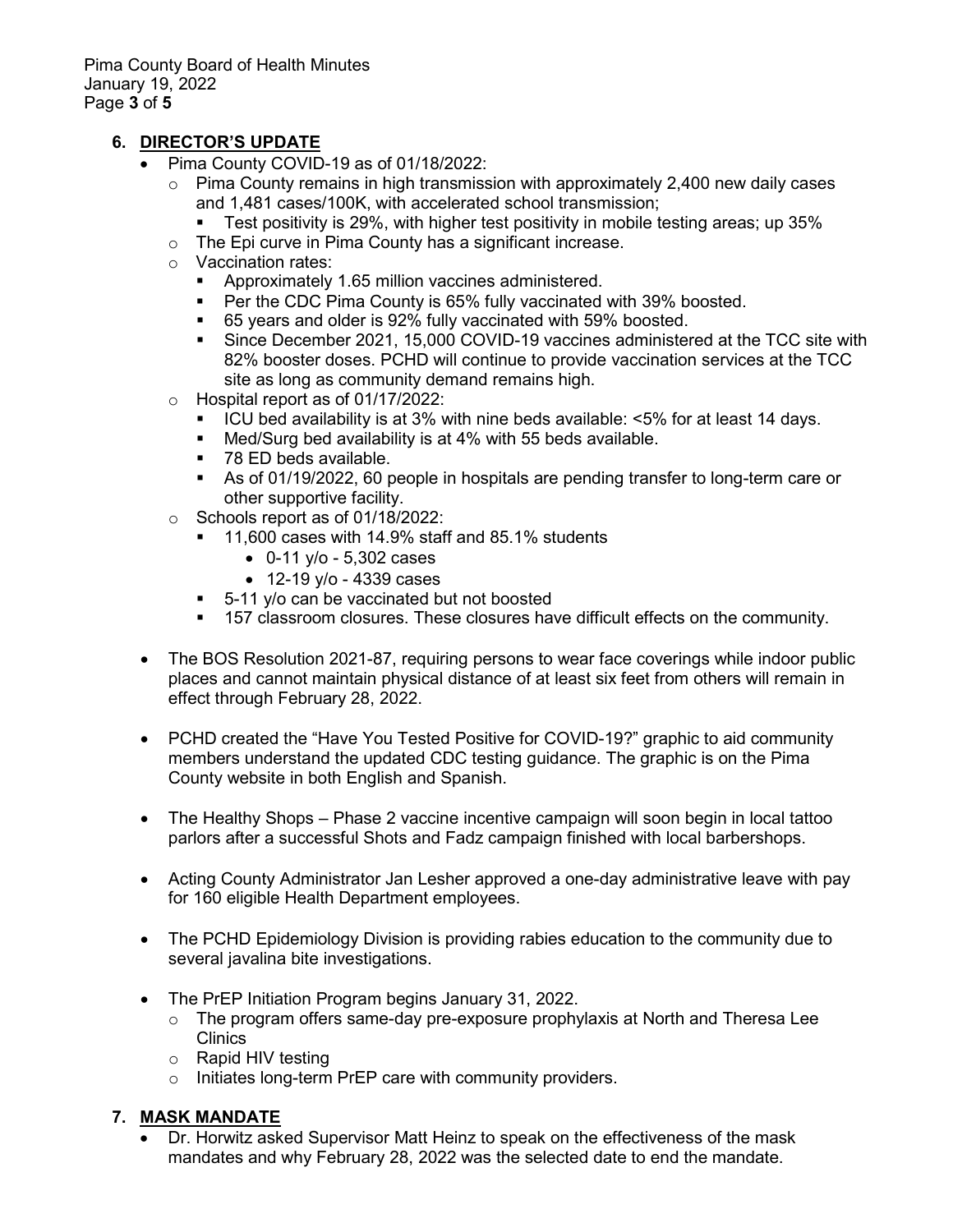• Supervisor Heinz stated that some people and businesses comply with the resolution and advises the community to work together on mitigation measures for public safety. People should not visit businesses and places that are not interested in public safety.

The BOS selected February 28, 2022, date because it is after the coldest months where people are more likely to congregate inside. This date also coincides with the cold and flu seasons. Supervisor Heinz stated that if Dr. Garcia and Dr. Cullen recommend extending the end date, the resolution would be on a future BOS meeting agenda for discussion.

## **8. COPE – BEHAVIORAL HEALTH PROGRAMS IN TUCSON**

- Mr. Mark Person introduced Ms. Mary Specio-Boyer and Ms. Jenifer Regan from COPE Community Services, who reported through the attached letter serious challenges experienced at several COPE locations in Tucson. The challenges include increased vandalism, substance abuse and other activities that create concern for patient safety, public health and increased neighborhood violence.
- Dr. Horwitz inquired what the BOH could do to help the work environment a safer place on a short-term basis.
	- o COPE seeks comprehensive, sustained and effective solutions that have meaningful outcomes to protect patients, staff and properties against safety and public health risks.
	- $\circ$  COPE suggests collaborating with PCHD programs and county coalitions that engages and leads individuals to assistance, services and treatment.
	- o COPE's programs involve interactions with the justice system, probation, child services and first responders that connect clients to services and treatment.
	- $\circ$  Mr. Person is grateful that COPE has come forward, and supports long-term efforts by becoming involved at the policy level with different agencies to pool resources.
- Mr. Mike Humphrey offered to help Ms. Specio-Boyer engage with Pima County Attorney Laura Conover, to discuss the issues of prosecuting the people cited for crimes on COPE property.

## **9. CURRENT BOH BYLAWS AND POSSIBLE CHANGES**

• There was not enough time to review this item.

# **10. COVID-19 UPDATE – STANDING ITEM**

• There was not enough time to review this item.

## **11. ETHICS COMMITTEE UPDATE – STANDING ITEM**

• There was not enough time to review this item.

### **12. DECLARING RACIAL & ETHNIC INEQUITIES & INCOME INEQUALITY IN PIMA COUNTY TO BE A PUBLIC HEALTH CRISIS – STANDING ITEM**

• There was not enough time to review this item.

# **13. SUMMATION OF ACTION ITEMS & PROPOSAL OF FUTURE AGENDA ITEMS**

- Due to time constraints, Dr. Horwitz indicated that the remaining agenda items 9, 10, 11, and 12 could not be reviewed at this time.
- Dr. Horwitz reminded Board members to email him with any proposed future agenda items.